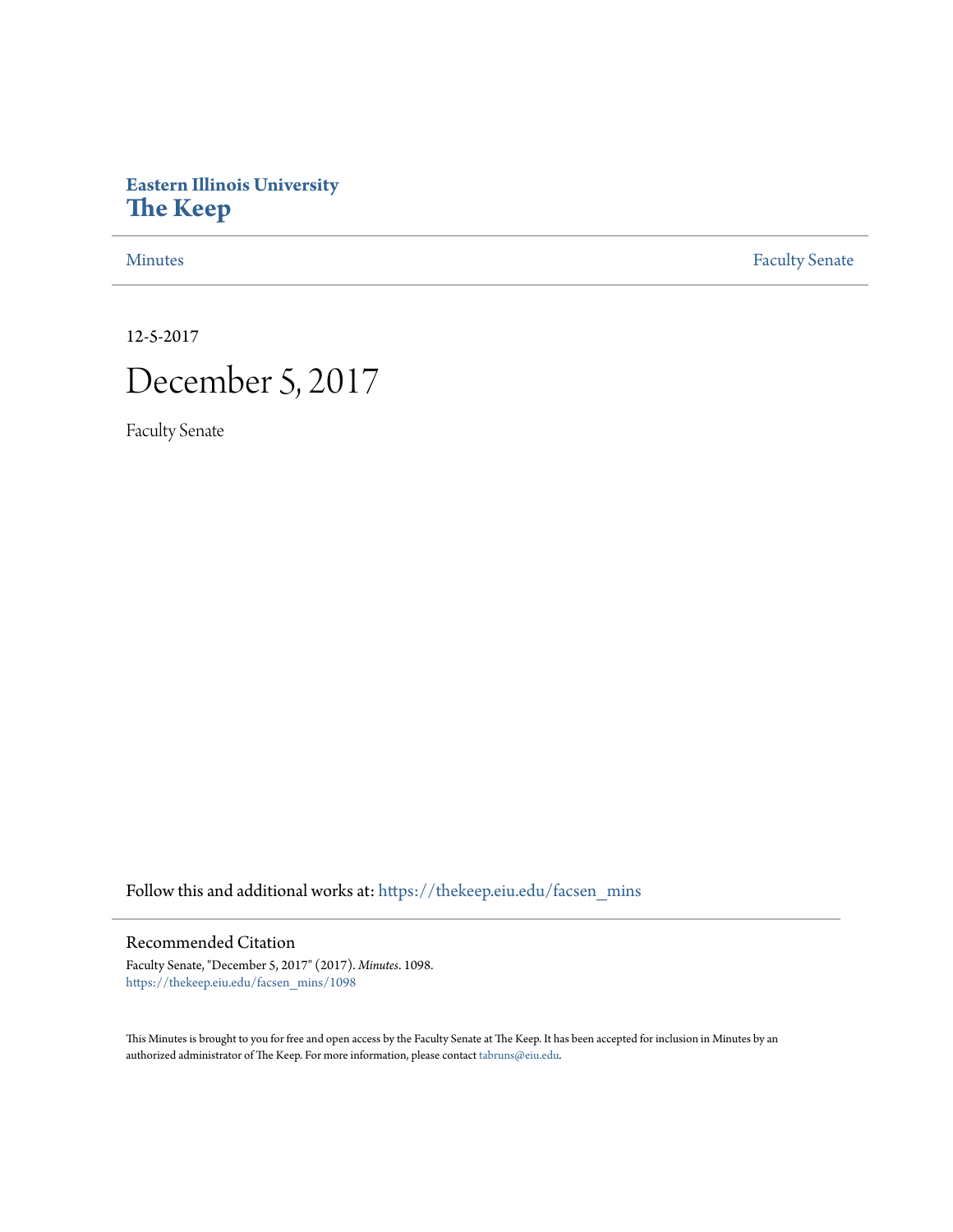# EIU Faculty Senate Session Minutes 5 December 2017 ▪ 2:00-3:50 p.m. Witters Conference Room 4440, Booth Library

The 2017-2018 Faculty Senate agendas, minutes, and other information are available at [http://castle.eiu.edu/facsen/.](http://castle.eiu.edu/facsen/) *Note: These minutes are not a complete verbatim transcript of the Senate meeting.*

Senators present: T. Abebe, T. Bruns, E. Corrigan, S. Eckert, N. Hugo, K. Hung, J. Oliver, J. Robertson, G. Sterling, J. Stowell, C. Wharram, J. Williams, B. Young, R. Cash

Senators absent: S. Brantley, S. Gosse

Guests in attendance: Jay Gatrell (Provost), Jon Blitz (UPI), Brooke Schwartz (DEN), Larry White (IBHE Faculty Advisory Council)

Session called to order by Chair J. Robertson at 2:02 p.m.

## **Approval of Minutes from November 14, 2017**

Motion to approve by Williams, seconded by Sterling Discussion: none Vote: 11 in favor, none opposed, no abstentions – motion carried

## **Executive Committee Report**

ROBERTSON: Update to agenda under upcoming guests: Stacey Ruholl, chair of CAA, will be at our meeting on Jan. 23; I've reached out to Danelle Larson, chair of COTE; I'm also going to reach out to the chairs of CFR and CGS, hope to have conversations with them in January/February and reinitiate dialogue concerning shared governance, reestablish regular communication; Sen. Stowell will also be contacting those chairs and meeting with them to broach the topic of revising how we carry out shared governance practices – CUPB meeting this Friday; I'll share info with you soon after that since Senate won't be meeting again until the first week of classes in January (reminder of date changes: meeting on Jan. 9 in Booth 4440, no location yet for Jan. 23) – concerning the upcoming collective bargaining talks, I had intended to participate but I've decided to withdraw from the negotiating team for personal/professional reasons

# **Provost's Report**

GATRELL: Dr. Izadi has announced his retirement; the process is underway to identify an interim [LCBAS dean]; I plan to move forward with the Lumpkin search in summer/early fall, and with the library search in the spring; also transitioning interim chairs to permanent as appropriate – the Workgroup 8 & 9 review team has been working; they have a public SharePoint site; I look forward to their Jan. 15 report – the Student Success task force has now divided into subcommittees; we started with a list of 25 initiatives, pared down to 3 priority areas: structure, learning communities, advising practices and transition supports (subcommittee chairs are Karla Sanders, Richard England, and Julie Dietz); they'll come back in January, issue a report sometime in February to Academic Affairs and President's Council, which I will share with you – I'm working on a number of initiatives around the Higher Learning Commission visit in 2019, including updating the language for IGP 30 (minimum educational requirements for faculty) written in 1988; will take it to President's Council soon – we need to make sure we're in compliance as well as have a policy in place for "test experience"; it will have implications for CGS so they'll need to revisit graduate faculty status, which will likely result in revision to another IGP [*IGP 47*]

ABEBE: Could you elaborate on the student success initiative? What do you mean by "structure"?

GATRELL: One-stop; there's been talk about the idea of a university college, but we don't need to have a university college to think about how to serve all students across all groups; I've been working toward consolidating services in one location (Ninth Street Hall) - STEP, TRiO, CASA, Gateway; we're moving in a direction to make sure students are better served, they don't have to walk all around campus to get the supports they need – the other piece about structure is supplemental instruction: exploring ways to support first-semester students in high DWF courses through the supplemental instruction model; Lumpkin does supplemental instruction in Accounting, that's the only real program we have on campus but I'd like to see it in all our STEM areas as well as other high DWF courses at the 1000-2000 level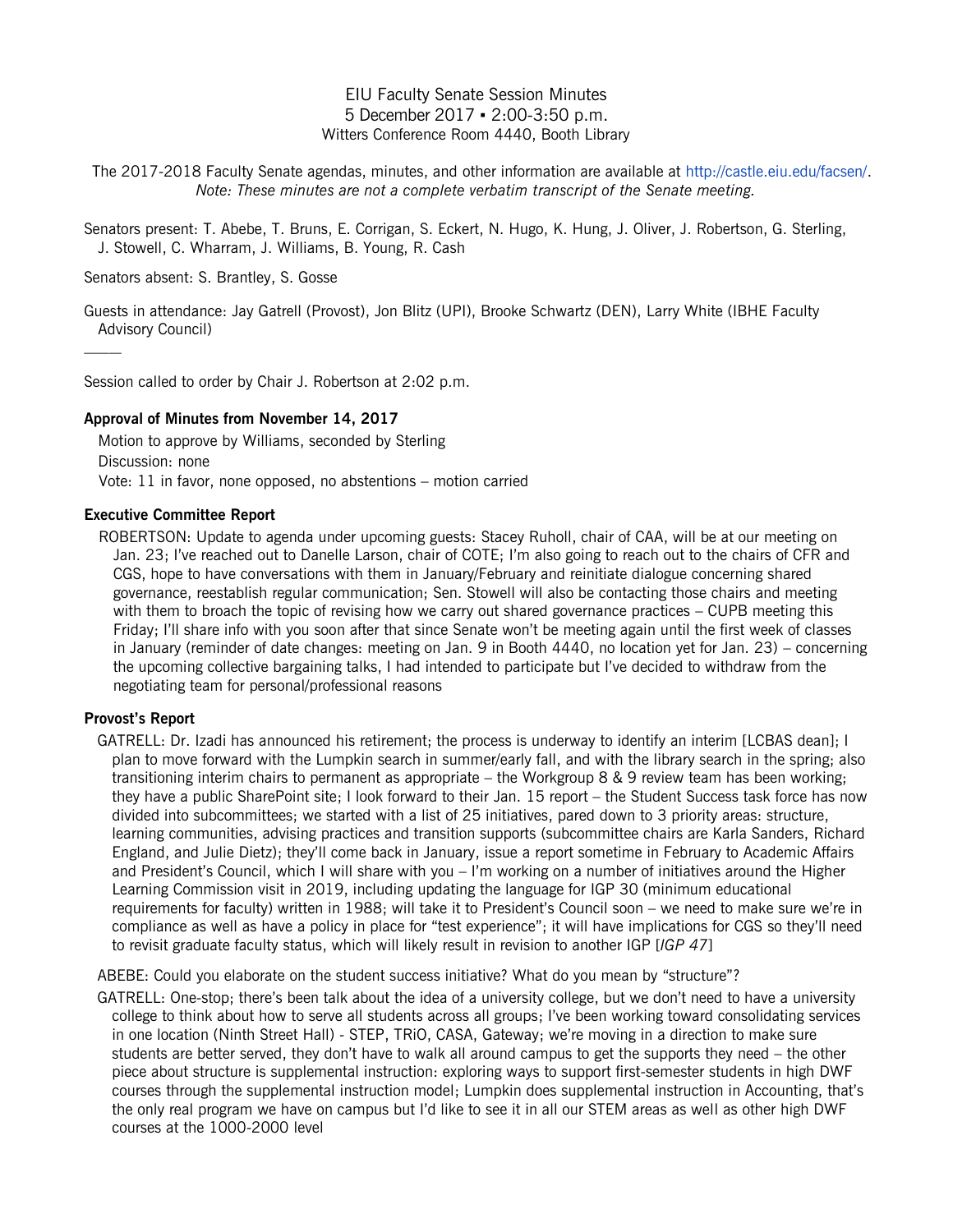- HUNG: I hope that the committee will also consider first year transfer students; they often need assistance, coming from a community college
- GATRELL: We don't do a lot in terms of current transition practices for transfer students, it's a gap we have for online learners as well – no single department has the amount of resources necessary to offer tutoring services at a larger scale – exploring options, e.g., is there a way to allow a high-performing STEM student to provide instructional support/tutoring for mathematics, biology, etc.
- HUNG: In the WG8&9 review committee we recently discussed the university college concept; we talked about proximity of service, but there are two issues: physical proximity and administrative proximity – some of the services students require to succeed come from two VP areas (Student Affairs and Academic Affairs); we wonder if some of these services could be more seamlessly integrated; for example, learning communities would require interface between Housing and Academic Affairs – we're looking at feasibility of goals and what would be required of EIU to reach them
- GATRELL: We do not have a virtual one-stop on campus; we really need to have one seamless virtual portal that serves all student populations and all functions so our learners can get services done remotely and digitally, relative to their handheld device lifestyle; we can do a better job coalescing our web resources, and also the interface – when we move to Banner 9 next year, create portals that make the student experience more positive and user-friendly
- BRUNS: It seems like there's some overlap between the WG8&9 review committee and the student success task force
- GATRELL: The idea was for the review committee to get the ideas together and assess them on their merits; not necessarily the same as the student success task force, although the university college structure has come up in both groups; there are a lot of ways to look at structure, it's doesn't have to be another college or another dean; I'm not predisposed to another dean, but I do think we can be a little more nimble
- OLIVER: You mentioned a master's degree plus 18 hours to teach any level of undergrad?
- GATRELL: Master's degree and 18 hours in a specific content area
- OLIVER: That's to teach 1000 through 4000?
- GATRELL: Yes, and the 4750 hybrid courses require a terminal degree or some variation thereof we need to have a process of faculty review to vet, and then the chair makes a recommendation to the dean; currently we don't have that process per se
- OLIVER: Have we been reaching that standard pretty well already, or have there been exceptions along the way?
- GATRELL: Faculty qualifications are a challenge for every institution; I don't see anything out of the ordinary here the reality is that we have outstanding people with a variety of backgrounds who make contributions to our academic programs; we just need to have a policy and a procedure to articulate a pathway for that appointment, and we're working toward that
- OLIVER: When we establish partnerships with junior colleges and other academic institutions, such as  $2+2$ agreements, we relinquish some control over who is teaching the 1000 and 2000 level courses at a particular community college, we accept that the same standard may not be upheld by our partners
- GATRELL: The HLC standard applies to all institutions in the region, whether two-year or four-year the master's plus 18 is a standard nationally now, even for community colleges
- STOWELL: Including dual credit teachers at high schools as well
- OLIVER: I have a daughter in a dual credit calculus class; she's having a nightmare experience because the instructor is literally unable to instruct, so I'm a little leery – when we lose control over the standards of instruction, I'm concerned that the quality and background and credentials aren't necessarily there
- GATRELL: That's one of the reasons we're now in the dual credit environment, we've been invited in to address those types of concerns – the other pressure is the explosion of AP and college credit programs; there's an incentive to grow them in the high school environment, but that doesn't mean it's intentional or developmentally appropriate for all learners; there are quality control challenges – that's one of the reasons we're doing a very specific type of dual credit program, where our faculty are instructors in online courses in rural markets and where we have faculty coordinators who visit schools, work with the qualified teachers and also meet with students
- ROBERTSON: I received an email a few days ago calling for faculty mentors for the TriO program; I wanted to share that with you all, and also ask about the status …
- GATRELL: Mentoring has always been part of the TriO program; faculty participation is critical to its success, making a personal connection is critical to persistence and aids the transition for first-time students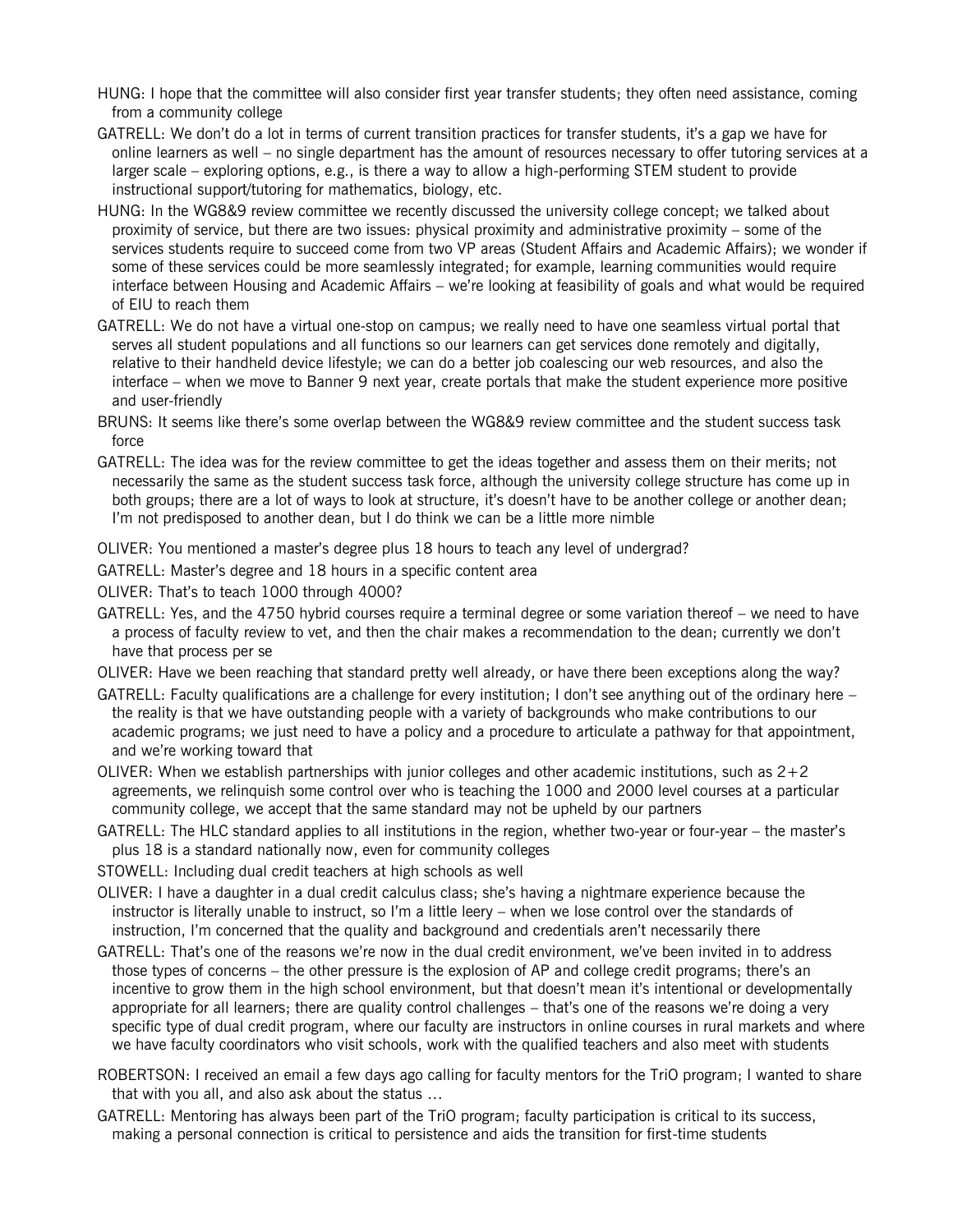ROBERTSON: One other item concerning the Faculty Senate website: Sen. Corrigan helped us with a more streamlined way to look at minutes, instead of having to hunt around the EIU site – from the Senate homepage, in the lefthand menu you can select "University Councils," which leads to direct links to the minutes, agendas, etc. for CAA, CGS, COTE

#### **Committee Reports**

Elections Committee (Stowell): no report

Nominations Committee (Oliver): no report

Faculty-Student Relations Committee (Bruns, Cash): no report

Faculty-Staff Relations Committee (Hung): no report – Staff Senate meeting this Wednesday; will report in January Awards Committee (Hugo): no report

Faculty Forum Committee (Abebe): no report

ROBERTSON: [*confirms Feb. 13 as forum date; also pledge for beverages*]

ABEBE: Student government is willing to co-sponsor

Budget Transparency Committee (Sterling): no report

Ad hoc Committee on Extracurricular Athletics (Eckert): no report

HUNG: Did we ever come to any conclusion about reviewing the number of seats for the various faculty committees? Do we want to revisit this issue in the Spring semester?

STOWELL: It could be part of the larger shared governance discussion; there are other models that might pare down the total number and enable more integration among the major councils

#### [*5-minute recess*]

#### **Conversation with Larry R. White, EIU Representative on IBHE Faculty Advisory Council**

WHITE: I joined the Council at the beginning of last year, replacing Les Hyder

HUNG: What is the role of the Faculty Advisory Council in the IBHE decision-making process?

WHITE: It's strictly advisory; we do not have a vote – the Council is made up of 36 members (12 from public universities, 4-year terms; 12 from community colleges, 3-year terms rotated among the colleges; 12 from private/independent institutions including for-profit) – in December we meet with IBHE staff, in June we meet with the IBHE itself; those are the only two meetings we have formally with IBHE – a formal representative from IBHE attends all Council meetings – we put out position papers – only one faculty representative on IBHE as it is currently structured; that member is a gubernatorial appointment, currently unfilled; the most recent name put forth was an adjunct, not a full-time faculty member; the nomination was strongly opposed by the IBHE-FAC and was withdrawn – the Council has been working with legislators to create a new structure for IBHE with three or four faculty representatives selected by the FAC; more similar to student representation on IBHE, which is selected by the IBHE Student Advisory Committee, so there's precedent and legislator support for it – we meet 10 times a year overall, monthly from September to June; the location rotates, EIU will be hosting in April 2018

## STOWELL: What's on the December agenda?

WHITE: Preparing a survey of digital learning resources, as schools move away from traditional textbooks and more content is digital; that's been ongoing for a year or so – another topic of discussion is dual credit offerings; it had been largely the domain of junior colleges working with high schools, but there's been more encroachment by four-year institutions, sometimes even from out of state; that has raised concerns with faculty about instructor qualifications, so that's something we are actively looking at, particularly as more students are coming out of high school with as much as a full freshman year's credit; the question is, are they adequately prepared to be college sophomores when they first step on campus

HUNG: Any discussion of the bills proposed by Rose and Brady?

WHITE: There has been discussion, obviously it raises concerns – the big question is, do the people looking at these things have an understanding of the synergy between programs on a college campus – if a program is not in the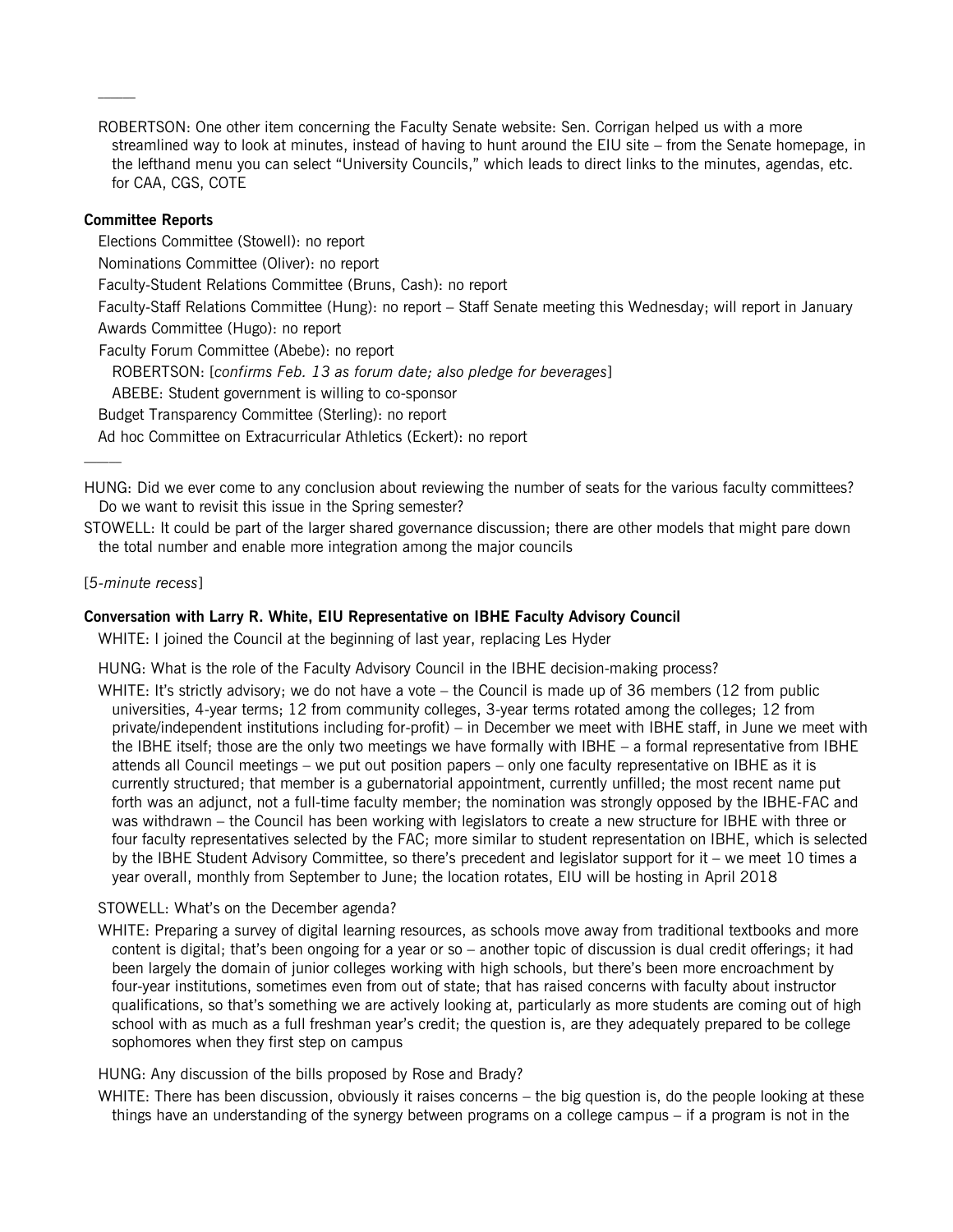top 8, does it get eliminated or is it simply not recognized as a top program – the sense is that the proposal is not going anywhere, but we're watching in case it gains traction in the future

- ABEBE: About dual credit and associated issues, I have a student from Panama who completed the high school requirement at home based on work done with the University of Nebraska – we talk about students coming in having completed most of the freshman year courses, now they're completing high school work – what's the thought among your colleagues about this, are we ignoring something that's likely to engulf us soon?
- WHITE: I haven't heard about the high school equivalency one, like a GED online? I'm not sure that we would be too worried about it, but it hasn't come up – in terms of dual credit, we're concerned about the qualifications of the instructors
- ABEBE: What if those individuals are university faculty, approved to teach at a university?
- WHITE: Many dual credit instructors are high school teachers; they may have a master's degree, which may qualify them to teach at a university, but more than likely they're not university instructors – IBHE does have some control in that they have to approve any institution offering courses for credit within the state; dual credit arrangements have to go through that process, but it's not as tight as it should be; fees from out-of-state institutions are a big source of revenue/funding for the IBHE office
- STERLING: I'm not convinced that the Rose/Brady bills will go anywhere in the near future, but the thinking behind it is the same as the IBHE's own principles that all programs with fewer than a certain number of majors or graduates have to be justified every year; we've already seen administration at more than one university react by proposing the elimination of programs on the grounds of inefficiency, where the only measure of (in)efficiency is the number of majors; in other cases, departments and faculty proposing new programs have been told they'll have to show how they're going to meet the IBHE requirement of a certain number of majors – what was originally a reporting requirement, now administrators are thinking of it as a rule – does the Faculty Advisory Council have a position, or could you talk to the IBHE about it, because this is the one of most destructive things IBHE has ever done
- WHITE: We have had some discussions about this there is no IBHE rule that programs falling below a certain enrollment should be eliminated; there is a list [of underperforming programs] asking for some justification or explanation; administrators who have overstepped and claimed that as a rule have gone beyond the requirement – we don't have any formal positions yet, but we have discussed the need to develop different metrics to view program efficiency, because number of majors is not a good measure, certainly not the only measure that should be used by any means – a lot of programs offer support courses for other programs; those are essential programs, they provide the foundation for liberal education – this is something we are very conscious of and continually look at, we just don't have a solution yet
- HUNG: What happens after campuses submit written justifications for those programs below the IBHE limit?
- WHITE: I'm not sure [the justifications] formally make it to the Board; they get reviewed by staff and filed away June was the first IBHE meeting I've attended; agenda items fly by, they take staff reports, then a good bulk of the time is spent on oral reports from various constituencies (in June, about 20-30 minutes on FAC activity; 2-3 other reports during a three-hour meeting); very little time is spent on actual business, they tend to take staff recommendations and move on
- OLIVER: This is the second year of your four-year term; Jeanne Okrasinski is the alternate have you ever had to call on her to attend any of these meetings, or do you meet with her to go over the major points discussed?
- WHITE: No, but I should; I've just gotten familiar with the alternate position myself; most of the time when I haven't been able to make it, it's been a late cancellation on my part – budgetarily, last year I got an email from the President's Office saying that they could only support [i.e., reimburse expenses for attendance at] four out of the ten meetings
- OLIVER: So the reimbursement doesn't come from IBHE?
- WHITE: No, from the university out of the President's Office budget
- BRUNS: That might be something to raise with Jay; our representative to IBHE shouldn't have to pay out of pocket
- HUNG: He's representing our entire university, not just the academic side; it seems reasonable that it comes out of Dr. Glassman's coffer
- WHITE: I asked Dr. Glassman about this year's budget back in September, he said he wouldn't know until he got the numbers – I asked for and got approval for attendance at the November meeting but I didn't get an actual net result [i.e., reimbursement?]; I already have approvals for December and January – coming into this school year I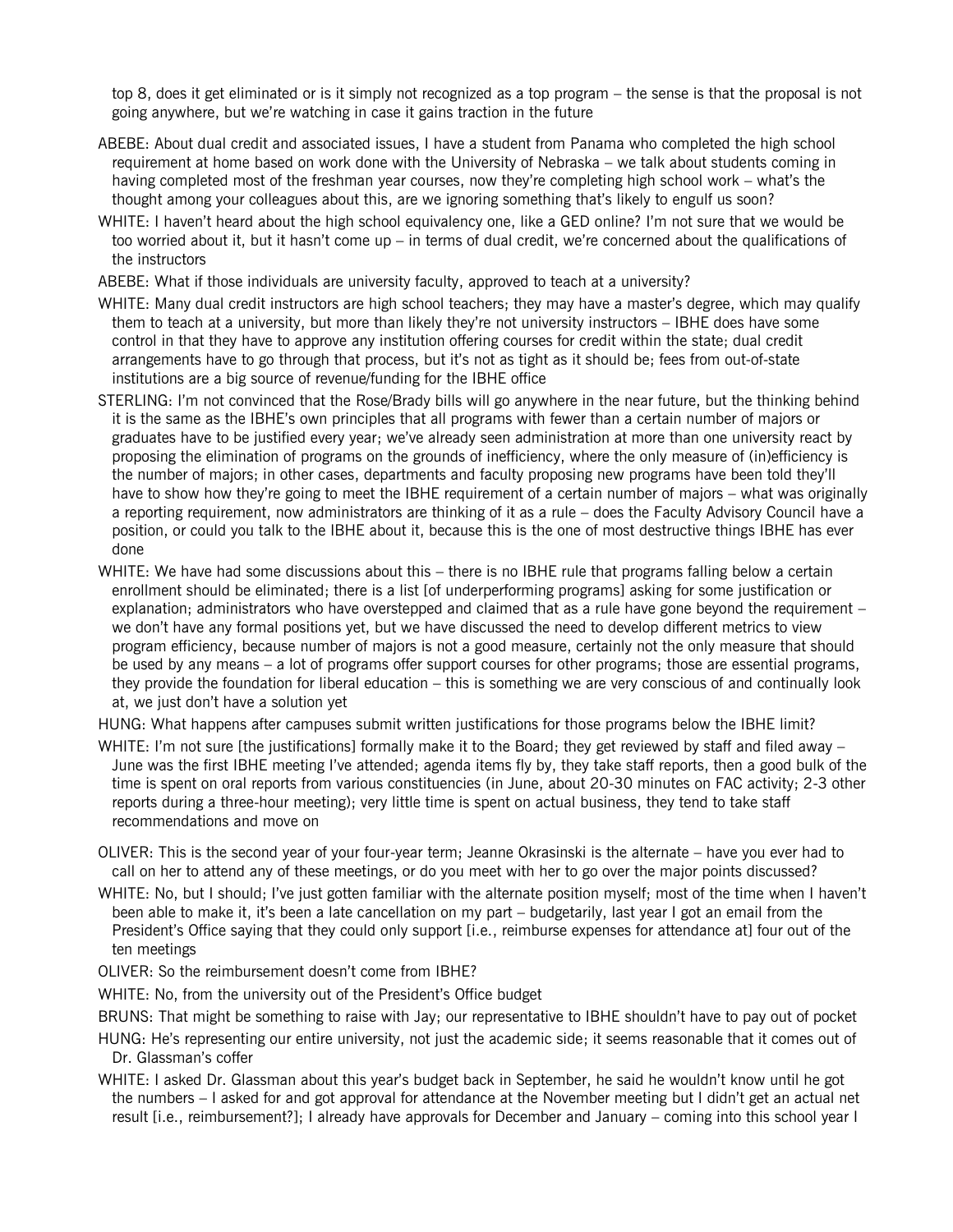hadn't been reimbursed for any of last year's meetings yet, I had to send three letters and go all the way to the President before I finally got my reimbursement for last year

HUNG: In the future if this happens again, please contact Faculty Senate and we will be your voice

OLIVER: Is that for mileage?

- WHITE: Mileage, sometimes hotel, potentially per diem but many times breakfast and lunch are provided by the host institution – they're generally Friday meetings, 9:00 a.m. to 3:00 p.m. – meetings rotate throughout the state; each public institution hosts once every four years, usually in the last year of the term; they asked EIU to host this year; the Chicago metro area has more institutions, so we tend to meet up in that area more often; Springfield seems to be the December meeting, once or twice a year we're there
- OLIVER: When we accept the opportunity to host, do we also accept the associated expenses for meals that you mentioned?

WHITE: Yes, I had to have that approved by the President before we accepted

OLIVER: Is it an 1895 Room type of event, or is it a bigger group?

WHITE: About 40 people; we end up using three rooms when we break out into caucuses – another thing that the host institution typically does is provide some resources to present, issues important to that university or programs to showcase; generally one hour, two hours max on the agenda, [including] half an hour with the President and Provost; [*gives examples from other meetings*] – we also typically try to get a local legislator (state representative or senator) to attend to get their take on higher education; perhaps try to get Chapin Rose for the April meeting

HUNG: Is that arranged by the President's Office?

WHITE: Not all of it, some is taken care of by the faculty council representative

HUNG: [*to Robertson*] Is that something the Faculty Senate Executive Committee would want to talk to Dr. Glassman about, in terms of coordinating efforts?

OLIVER: [*to White*] You would be the lead host, and Jeanne Okrasinski could assist

- WHARRAM: I wondered about the purview that the council has as far as advocacy for higher education right now we have a tax bill that's going to increase taxes on graduate students and their tuition waiver, that's going to have a profound effect on graduate education in Illinois – would the advisory council have the opportunity to push IBHE to advocate for its elimination?
- WHITE: We do advisory reports and position papers; I don't know that it would be absolutely beyond our purview; it's a federal issue, I don't know that we would get too engaged with that, although I don't know any strong reason why we couldn't say something about it – we want to make sure the IBHE is an advocate for higher education; there's concern about the deconstruction of higher education

BRUNS: It was actually taken out of the Senate bill … but it could go back in

OLIVER: It's in the House bill

BRUNS: Could the council suggest to IBHE that they work with boards in other states to develop a white paper?

HUNG: About three years ago I came across this paper called the Grapevine, out of the College of Education at ISU; their purpose is to publish what they call the State Higher Education Executive Officers (SHEEO) Report; it's somehow related to IBHE, because they use a lot of the data that IBHE supplies to them – this year's report is going to be delayed because they're reporting on last year's data and IBHE wants to revise what they submitted on account of the budget irregularities and staffing challenges – is this an outfit commissioned by IBHE, or is it independent; what is the relationship? Sometimes it seems like two separate entities, where one is offering reports to the other, and other times it seems commissioned, so I've never gotten a great sense of how these organizations relate to each other  $-$  do you have any insight on that?

WHITE: [*indicates that he's unfamiliar with the report*]

HUNG: [*quotes statement on revisions from Grapevine website*]

ABEBE: Isn't that the university presidents' group?

HUNG: I came across the report released in 2016 for the year 2015 because several state legislators quoted a line item showing Illinois higher education employees as being paid 150% above national average; that's because in 2015 Illinois put money back into the pension system, so it's a catching-up amount; it's problematic, like counting social security as income – if this is the kind of report that IBHE endorses and supports … maybe the FAC can keep an eye on it and see what is going on with these two organizations in terms of authority, how is IBHE evaluating the report from this group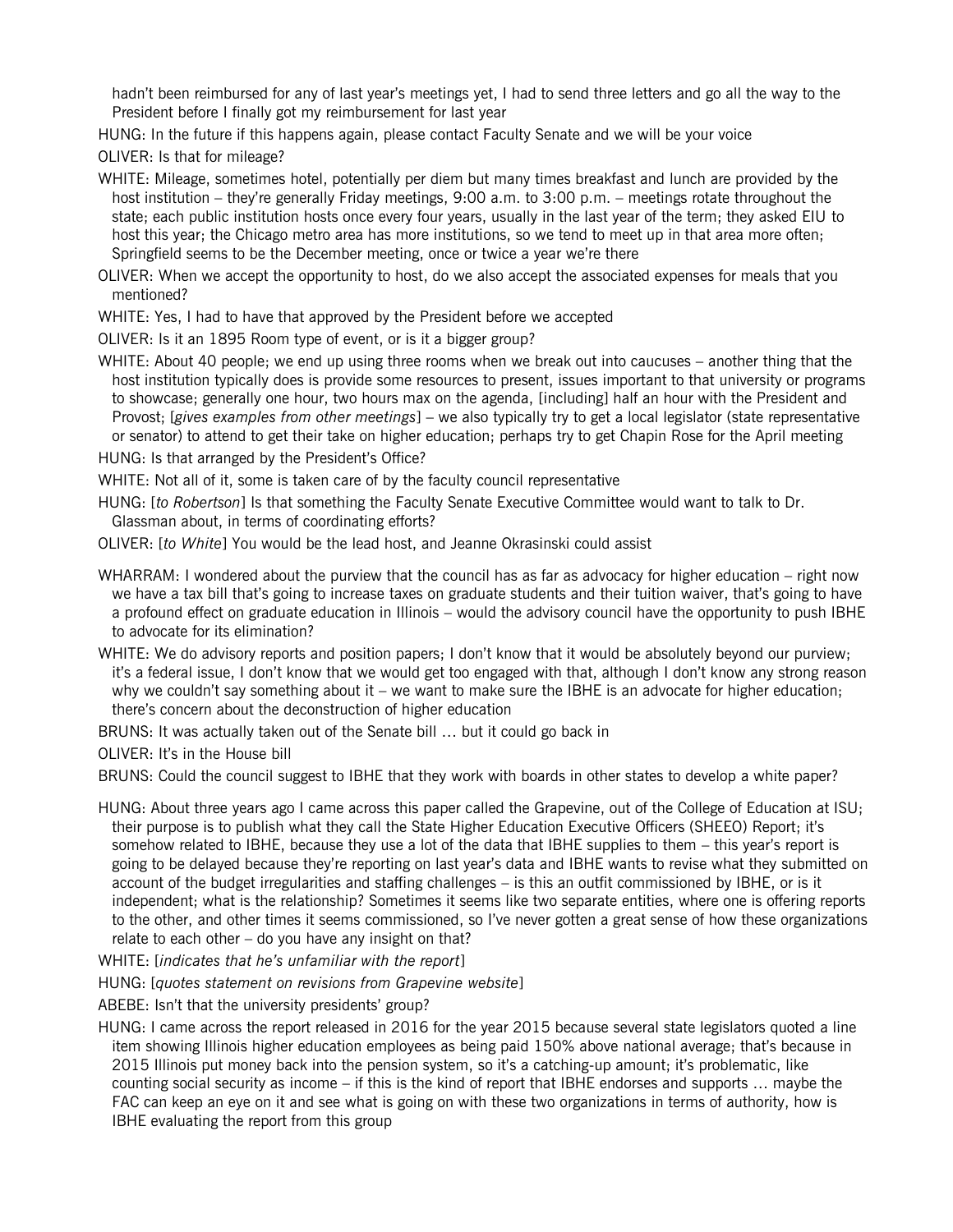WHITE: That's something worth checking on; I've heard some of those figures quoted, but they neglect to mention they're not accounting for past-due pension deposits and the shifting from the state to the institutions by including that in the appropriations, having us pay what had been their obligations that they failed to pay

BRUNS: Do questions about funding of capital projects get discussed by IBHE?

WHITE: Not a whole lot, we hear mainly from the various institutions about that

- BRUNS: Here at EIU we've been waiting a long time for a capital project investment; I understand that there haven't been any for a couple of years because of the budget issue, but I'd be interested in finding out more about that and seeing how we can help promote it
- ABEBE: There's a separate group for that purpose, similar to the staff of IBHE, that handles this for the business officers of the state universities

ROBERTSON: I trust that we're in good hands having EIU's concerns voiced to IBHE, I can see that today – what can Faculty Senate do to help you advocate for us?

WHITE: More regular discussions would be a good idea

ROBERTSON: Would you be willing to come back in the spring, maybe sometime in March?

WHITE: [*agrees to do so*]

BRUNS: Is there a subgroup for the regionals within the public institutions caucus?

WHITE: No

- BRUNS: Should there be? I ask because U of I is making this big push to get more students; our enrollment looked okay until they made changes in Champaign, and then we lose several hundred students; the U of I president talks about wanting to add even more students (another 10,000?); it might be a good idea for you and the other representatives from the regionals to discuss some of these issues
- WHITE: U of I is the gorilla in the room, gobbling up a lot of things; in the two years of budget crisis the outmigration of students has dramatically increased, it's been an issue longer than that as state appropriations have declined; it's been a struggle for EIU [and others], as U of I tries to siphon off more students and drops their admissions standards to do that

BRUNS: That's a valid point of discussion at IBHE, perhaps: What is this doing to the regionals?

HUNG: [*notes tension among the campuses in the U of I system*]

BRUNS: Workgroups 8 and 9 floated the idea of microdegrees – would those fly with IBHE?

WHITE: It would be a matter of how you define microdegree ...

STOWELL: We explored that before we got too far into microdegrees; there didn't seem to be any barriers – it would probably be three or four classes in the same year, kind of a badge or specialty

WHITE: Like a certificate

STOWELL: [*gives examples of potential microdegrees*] – just a few classes, not even a minor

- STERLING: We were told if you want to do something that doesn't show up on the diploma, you can do anything you want, but if you want something that the student can point to, then the IBHE has all of these requirements, making it so much of an annoyance that it becomes impossible – if I were a student in a certificate program, I'd want some formal recognition
- WHITE: The question would be, does it have to be something on the diploma or official transcript, or can you just give them a certificate

STOWELL: That was the thinking, there are other non-credit institutions giving workshops

WHITE: That distinction is getting blurred because industry is satisfied with commercial certifications; that's what they're looking for, more so than the college degree – employers are looking to get the skills they need with less expense

BRUNS: On the review committee we've heard that microdegrees are a nonstarter with IBHE; it would be good to get a more nuanced sense …

- WHITE: Is a certificate that doesn't transfer what students want when they're getting a credential from EIU; how does that compete in the marketplace
- OLIVER: [*questions how many credit hours are required for a minor*] so this would be half the number of hours, a specialization without being a minor